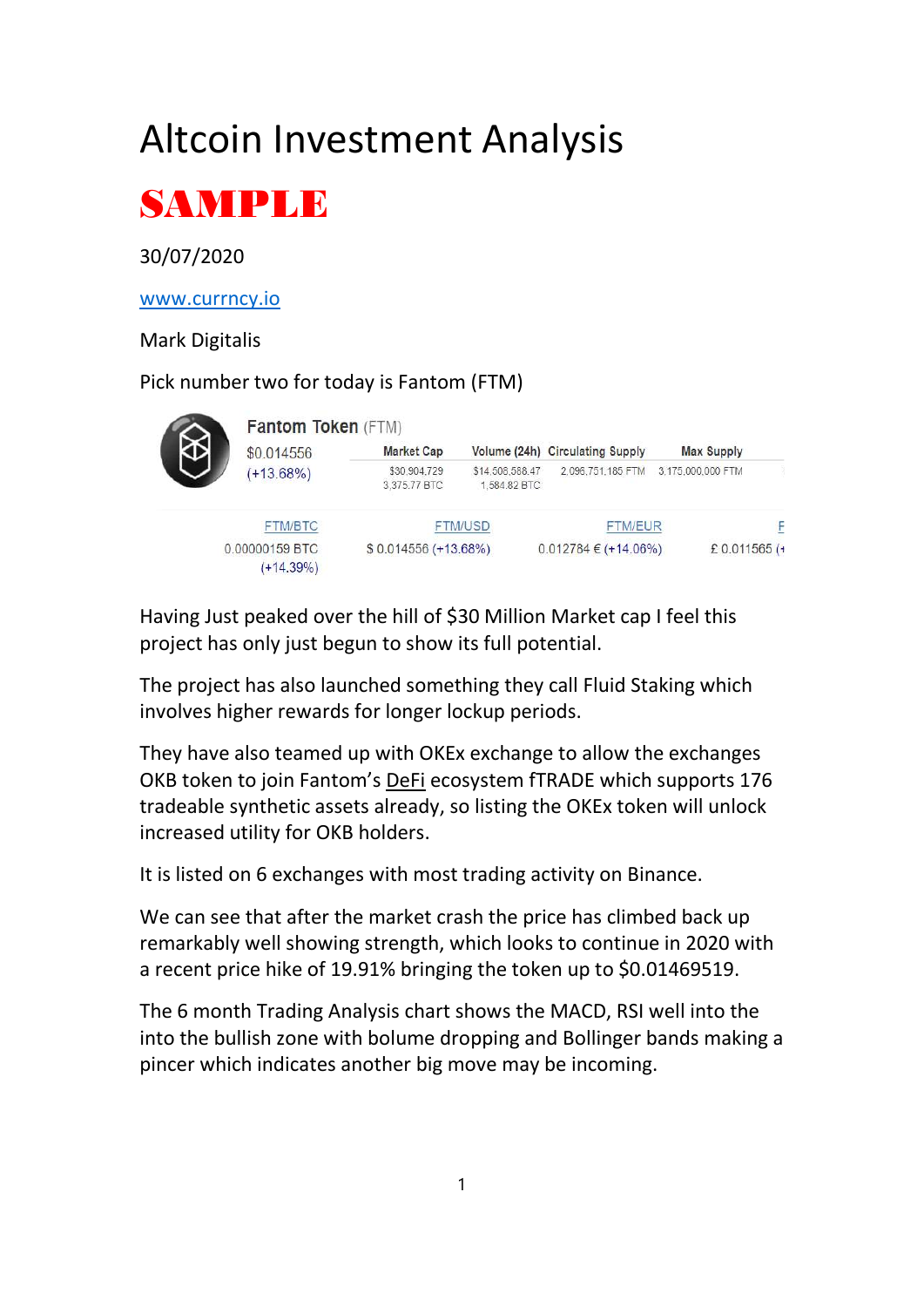

A good sign that interest in the project is growing is the changing value of holders from whales to retail etc as can be seen in the pie chart below.



The project is obviously gaining traction, no doubt due to (as previously mentioned) the rise in interest in all Defi Projects. Also long term hodlers are increasing month on month compared to short term traders proving that sentiment is very good long term from investors for the developments Fantom is offering and the project looks to be gaining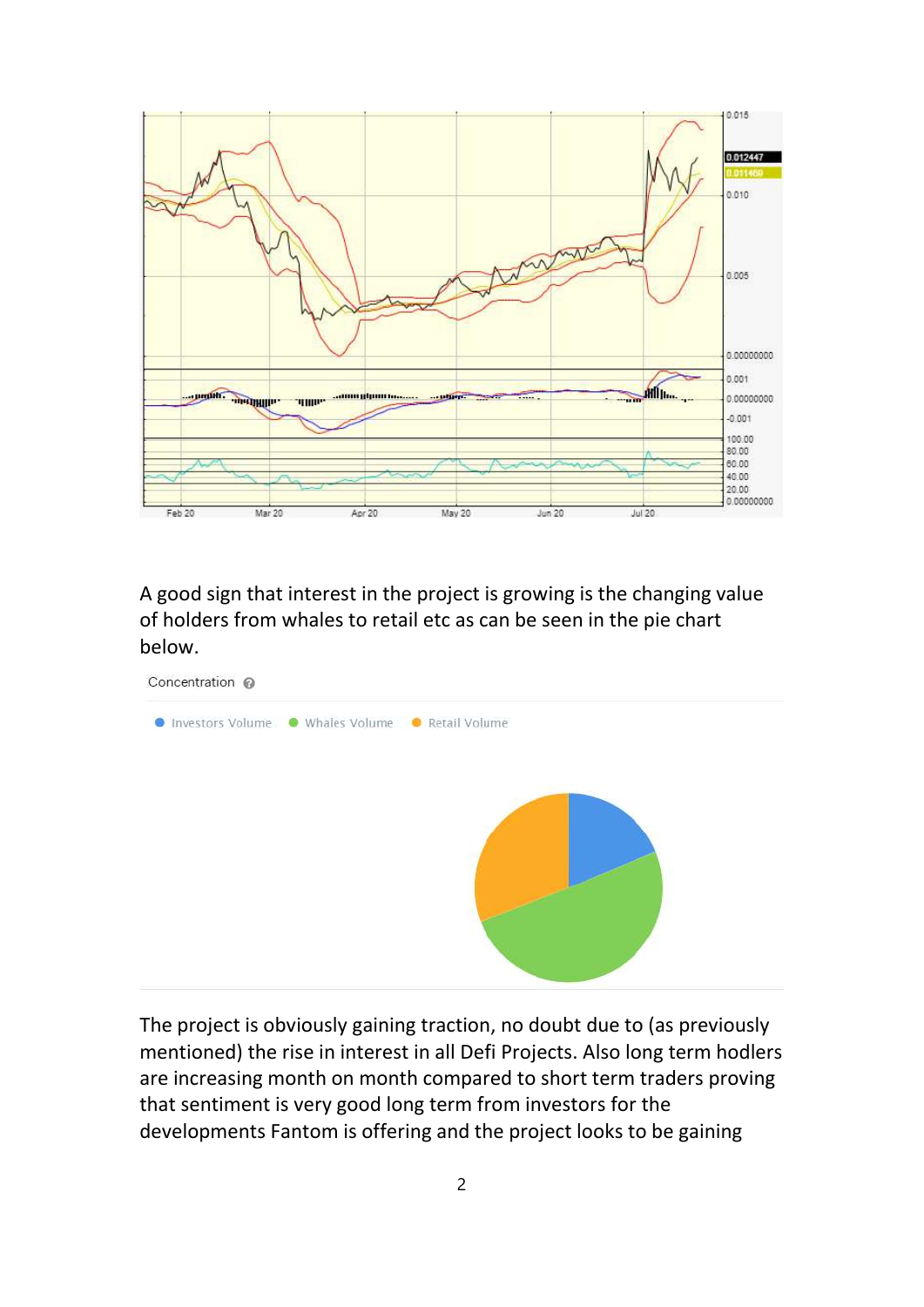

#### strength as it moves into Qtr 3 ad 4 of 2020.

A DAG based smart contract platform Fantom is a blockchain ecosystem designed to help users focus on real-world solutions to real-world problems, with no compromise. But what does that mean exactly and how does that affect potential investor sentiment?

Well it seems they are building valuable partnerships around the world, including Afghanistan whose Ministry of Health is building its Smart Medicine pilot program with Fantom.

In the last month or so Twitter Sentiment has climbed significantly.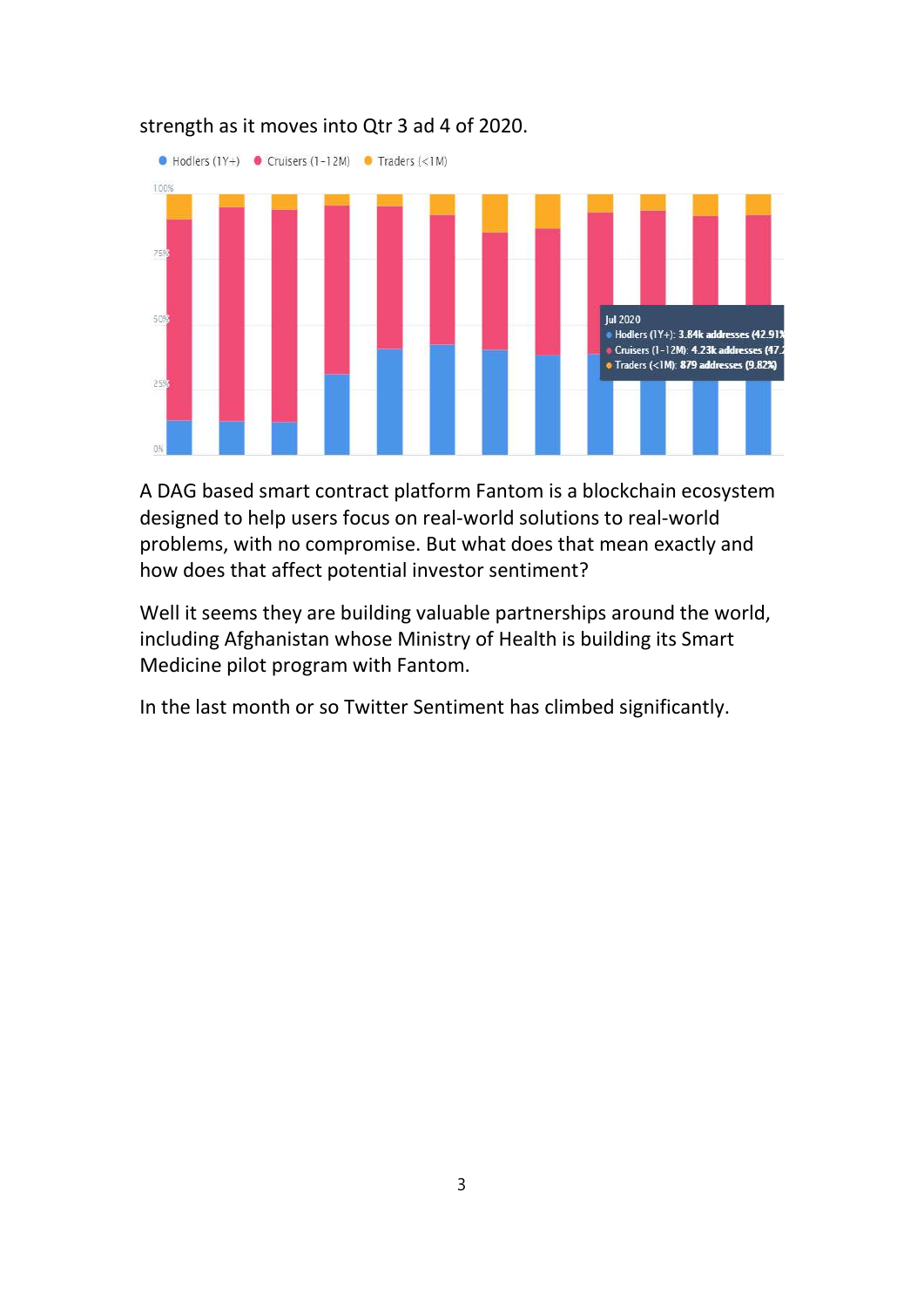

Contributions to the Fantom Github continue to increase at a steady rate showing strong development from the team which should add value to the project in the eyes any prospective investors.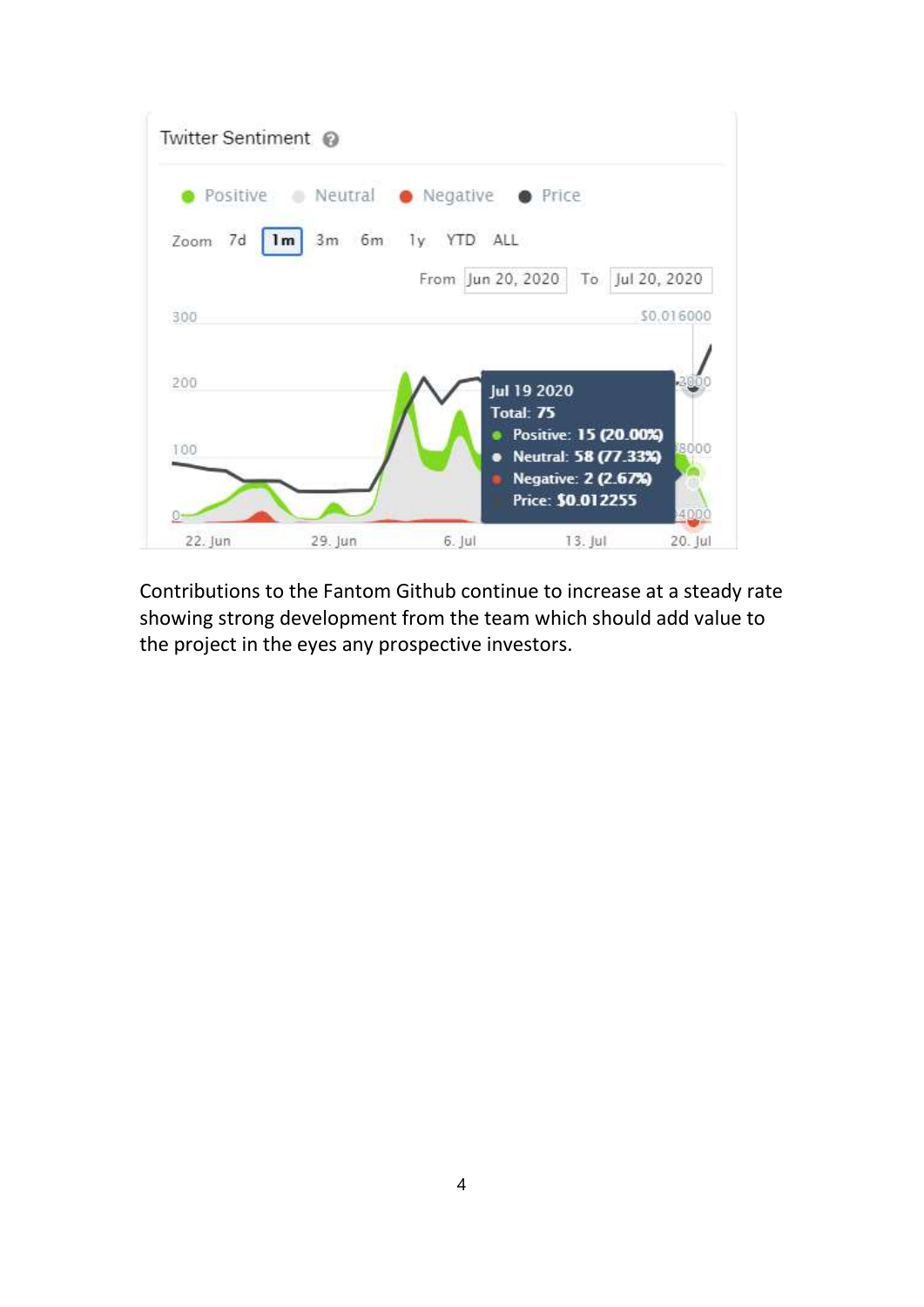

Finally it can be seen very clearly in the graph below that the vast majority of Fantom Hodlers are in profit which is a rare sight. This performance seems set to continue as the project develops and gains traction within the Defi space and builds more substantial partners.



Fantom are developing a suite of Decentralized Finance ("Defi") tools: FTM as a collateral to generate stablecoins and different Synthetics.